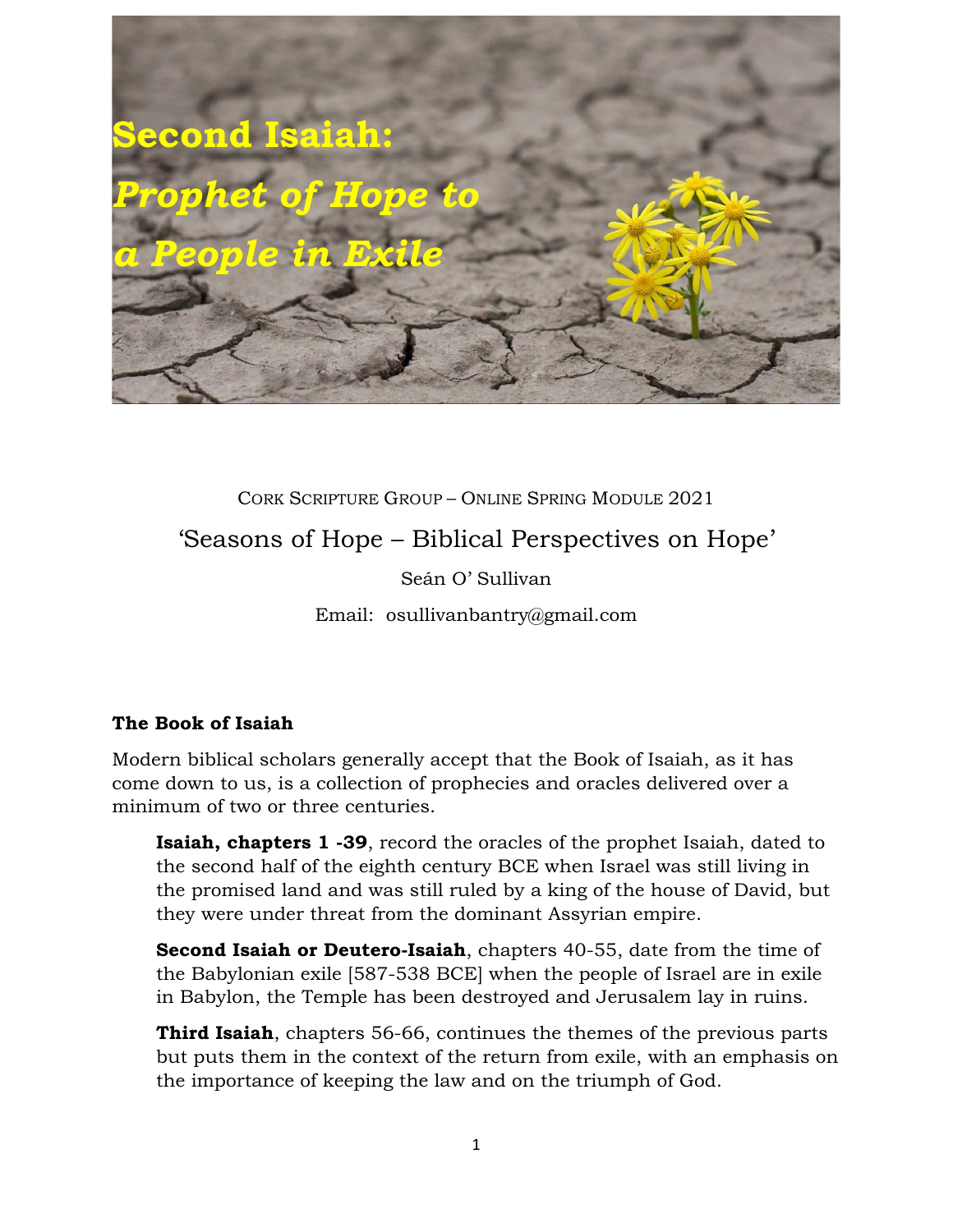## **The Experience of Exile**

It is almost impossible for us to imagine how devastating a blow the exile must have been to Israel's sense of self-identity. They regarded themselves as God's chosen people. God had promised them the land and that they would be ruled in perpetuity by the house of David. The Temple was understood as the dwelling place of God. In the exile, all of the central elements of their selfunderstanding had been mercilessly stripped from them and they were deported to Babylon as slaves. Whilst the prophets interpreted the exile as a punishment for their failure to live as the people of the covenant, the experience of exile raised all sorts of questions for Israel.

- + Has God abandoned them? Is there any way back?
- + Have the gods of the Babylonians proved more powerful than Yahweh?
- + Where can they look for hope?

The sense of hopelessness experienced in exile is captured in Ezekiel 37:11:

*'Son of man, these bones are the whole House of Israel. They keep saying, "Our bones are dry, our hope has gone; we are done for."*

or again in Lamentations 1:17:

*Zion stretches out her hands with no one to comfort her.*

Their plight and anguish are powerfully expressed in the despondency of Psalm 137.

Because Second Isaiah refers to Babylon's fall to Cyrus, King of Persia, as imminent but not yet accomplished, scholars usually date Second Isaiah to the last years of the Babylonian Empire before Cyrus captured the city in 539 BCE. In contrast to the Babylonians, Cyrus pursued a general policy of repatriation to their homelands of peoples held captive in the lands he conquered.

## *Questions for Reflection*

With this historical background in mind, I invite you to read the following passages and to reflect on the following questions:

- *1. What is the prophet's dominant message to the people?*
- *2. What is the basis of this message?*
- *3. What does the prophet reveal about God and what effect do you believe his message would have had for a people in exile?*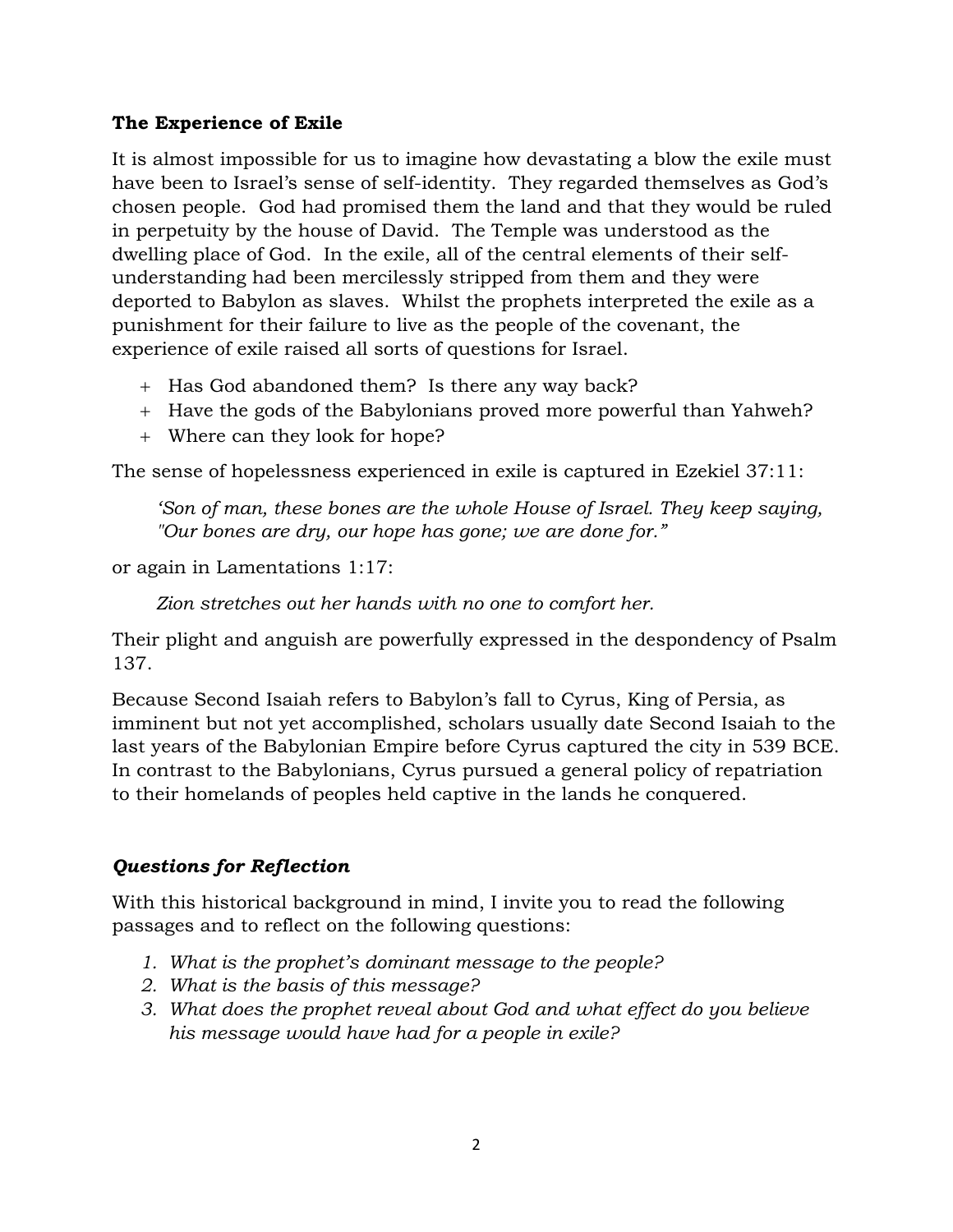# Text A

#### **Isaiah 40:1-11** NJB

<sup>1</sup> 'Console my people, console them,' says your God.

<sup>2</sup> 'Speak to the heart of Jerusalem and cry to her that her period of service is ended, that her guilt has been atoned for, that, from the hand of Yahweh, she has received double punishment for all her sins.'

<sup>3</sup> A voice cries, 'Prepare in the desert a way for Yahweh. Make a straight highway for our God across the wastelands.

<sup>4</sup> Let every valley be filled in, every mountain and hill be levelled, every cliff become a plateau, every escarpment a plain;

<sup>5</sup> then the glory of Yahweh will be revealed and all humanity will see it together, for the mouth of Yahweh has spoken.'

<sup>6</sup> A voice said, 'Cry aloud!' and I said, 'What shall I cry?' -'All humanity is grass and all its beauty like the wild flower's.

<sup>7</sup> The grass withers, the flower fades when the breath of Yahweh blows on them.

<sup>8</sup> The grass withers, the flower fades, but the word of our God remains for ever.' <sup>9</sup> Go up on a high mountain, messenger of Zion. Shout as loud as you can, messenger of Jerusalem! Shout fearlessly, say to the towns of Judah, 'Here is your God.'

<sup>10</sup> Here is Lord Yahweh coming with power, his arm maintains his authority, his reward is with him and his prize precedes him.

<sup>11</sup> He is like a shepherd feeding his flock, gathering lambs in his arms, holding them against his breast and leading to their rest the mother ewes.

# Text B

### **Isaiah 44:24-28**

<sup>24</sup> Thus says Yahweh, your redeemer, he who formed you in the womb: I, Yahweh, have made all things, I alone spread out the heavens. When I hammered the earth into shape, who was with me? <sup>25</sup> I, who foil the omens of soothsayers and make fools of diviners, who confound sages turning their knowledge into folly, <sup>26</sup> who confirm the word of my servant and make the plans of my envoys succeed; who say to Jerusalem, 'You will be inhabited,' and to the towns of Judah, 'You will be rebuilt and I shall restore the ruins of Jerusalem';  $27$  who say to the ocean, 'Dry up! I shall make your rivers run dry'; <sup>28</sup> who say to Cyrus, 'My shepherd.' He will perform my entire will by saying to Jerusalem, 'You will be rebuilt,' and to the Temple, 'You will be refounded.'